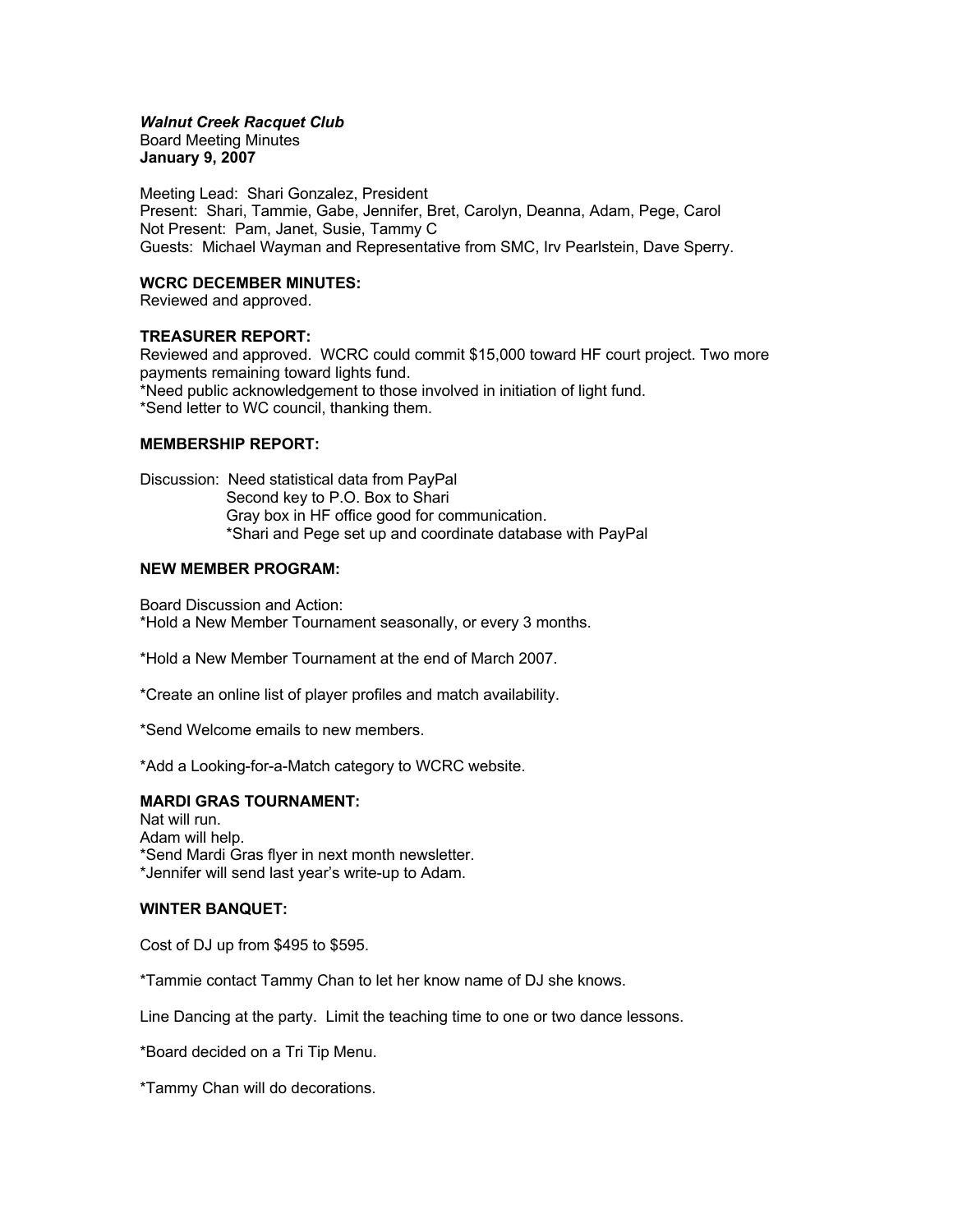\*Raffle Prizes: Bret will get Wine, white and red, \$150.00. St Mary's coach lesson, set up by Irv Pearlstein?

\*Tammy and Adam will get food Friday before Banquet.

### **NEWSLETTER:**

\*Deadline for newsletter is Jan 22. \*Send out Calcutta flyer in February Newsletter.

## **WINTER/SUMMER LEAGUES UPDATE:**

There is a waiting list for Winter Doubles.

Discussed changing the timing of Doubles and Singles Tournaments.

\*Arlene will run the Club Championship.

### **BOARD DINNER:**

Will be Friday, February 23, 2007. Email Tammie if you are going.

### **SAP BUS TRIP***:*

\*Someone coordinate for next year \*Do group tickets instead of bus trip? \*Could do Bank of the West Tournament Bus trip late July

### **NEW/OTHER ISSUES:**

#### *St Mary's Board Representation*

Irv P, Michael Wayman, SMC Tennis coach, and Administrator from SMC presented a discussion about creating a liaison between WCRC and St Mary's Tennis Program.

SMC is seeking to raise the level of awareness in the community about the tennis program at St Mary's.

SMC requested space in WCRC newsletter.

Board discussed giving space to Coach Wayman to: introduce tennis program, key players, schedule of play, match results, player profiles.

Discussed: organizing a mixer with SMC tennis teams, t-shirts, involving SMC team players in WCRC events.

#### *Board Decision:*

\*Commit at least ¼ page to SMC for Feb newsletter.

\*Put on agenda for next time for further discussion.

\*Put SMC coaches on newsletter distribution list.

#### **PARKS:**

#### *Northgate Court Re-Surfacing*

Dave requested board approval for grant application to USTA for Northgate court resurfacing, bottom 4 courts.